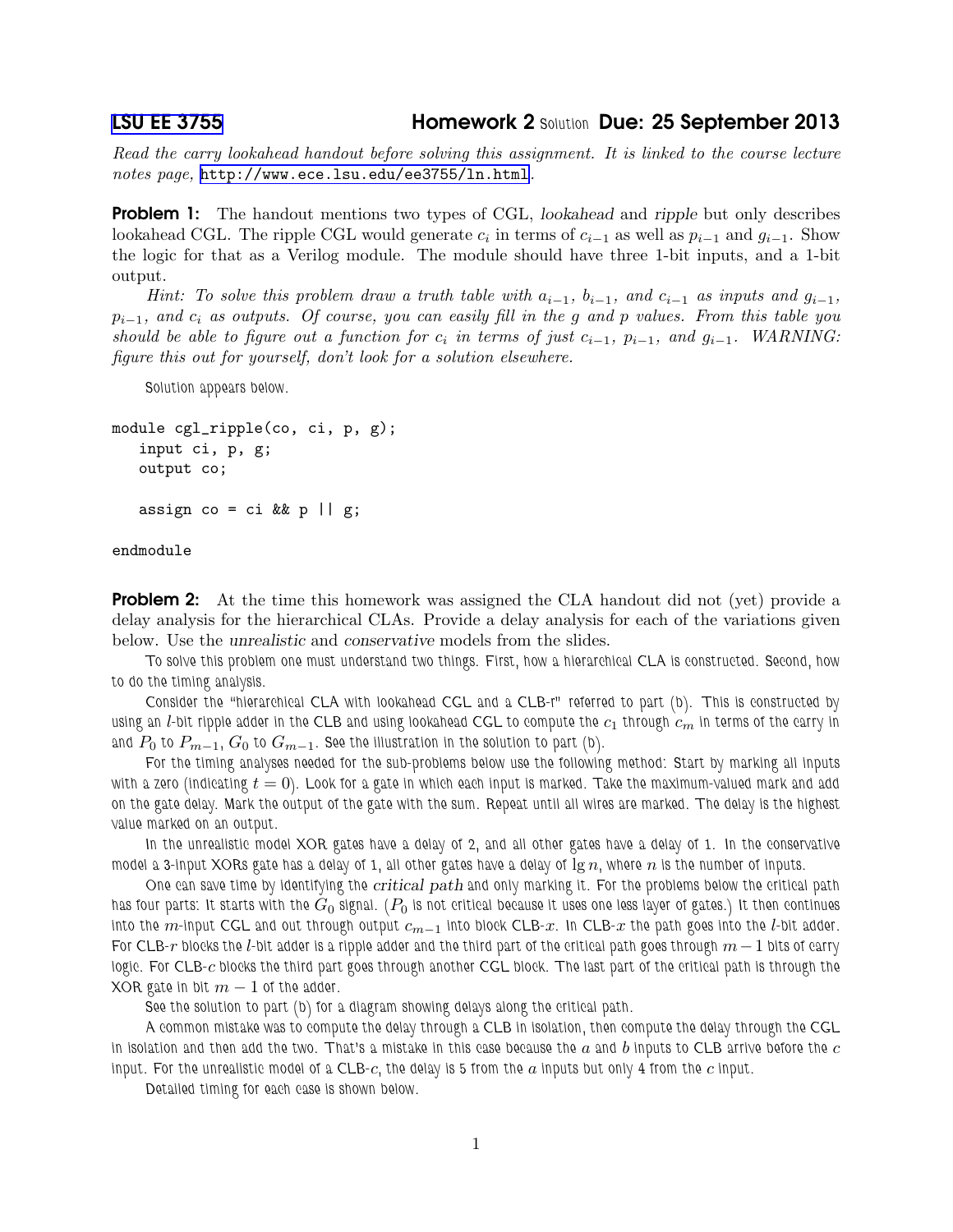(*a*) Provide a delay analysis for a hierarchical CLA with lookahead CGL and a CLB-c (blocks use CLAs). Show both unrealistic and conservative delays.

*Unrealistic:*

| This Step                   | Total                      | Signal produced in this step.                                            |
|-----------------------------|----------------------------|--------------------------------------------------------------------------|
| $\theta$                    |                            | Inputs $(A, B, carry in)$                                                |
| $\overline{2}$              |                            | $P_i$ generated within CLB-c.                                            |
| 3                           | 3                          | $G_i$ generated within CLB-c.                                            |
| $\overline{2}$              | 5                          | $c_i$ generated by the $m$ -input lookahead CLG outside the CLB-c's.     |
| $\overline{2}$              | 7                          | $c_i$ generated by the <i>l</i> -input lookahead CLG inside the CLB-c's. |
| $\overline{2}$              | 9                          | The $s_i$ generated by a CLC inside the adder in the CLB-c's.            |
| Conservative:               |                            |                                                                          |
| This Step Total             |                            | Signal produced in this step.                                            |
| $\theta$                    |                            | Inputs $(A, B, carry in)$                                                |
| $1 + \lg l$ $1 + \lg l$     |                            | $P_i$ generated within CLB-c.                                            |
| $1 + 2 \lg l$ $1 + 2 \lg l$ |                            | $G_i$ generated within CLB-e.                                            |
|                             | $2\lg m$ $1+2\lg l+2\lg m$ | $c_i$ generated by the $m$ -input lookahead CLG outside the CLB-c's.     |
| $2\lg l$                    | $1+4\lg l+2\lg m$          | $c_i$ generated by the <i>l</i> -input lookahead CLG inside the CLB-c's. |
| 2                           | $3 + 4 \lg l + 2 \lg m$    | The $s_i$ generated by a CLC inside the adder in the CLB-c's.            |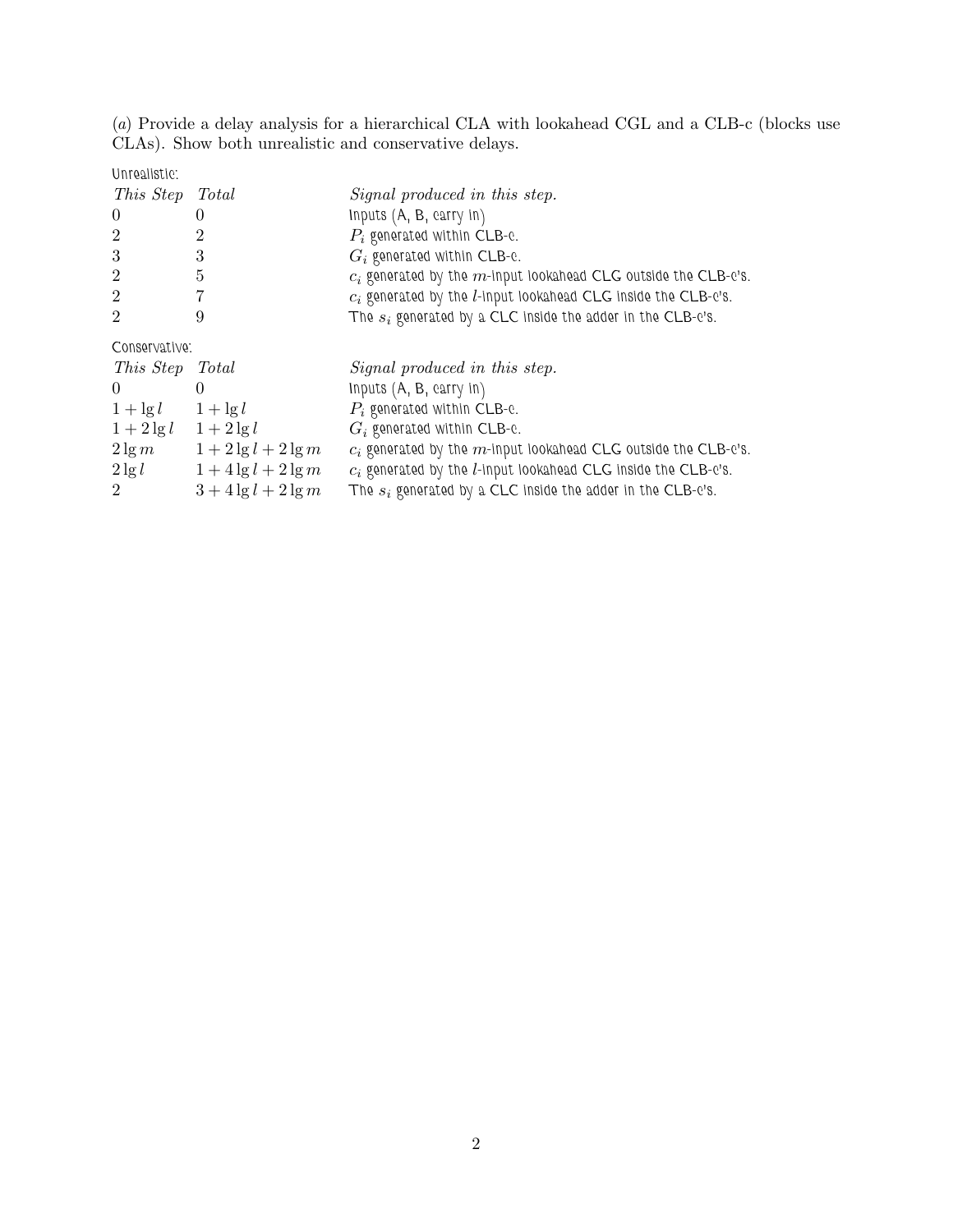(*b*) Provide a delay analysis for a hierarchical CLA with lookahead CGL and a CLB-r (blocks use ripple adders). Show both unrealistic and conservative delays.

*The diagram below shows the critical path in red with both unrealistic and conservative delays shown long the path. After the diagram the delays are shown in tabular form.*



 $-1+2\lg l + 2\lg m = 1+2\lg lm$ 

| This Step Total          | Signal produced in this step.                                                           |
|--------------------------|-----------------------------------------------------------------------------------------|
|                          | Inputs $(A, B, carry in)$                                                               |
|                          | $P_i$ generated within CLB-e.                                                           |
| 3                        | $G_i$ generated within CLB-c.                                                           |
| $\overline{5}$           | $c_i$ generated by the $m$ -input lookahead CLG outside the CLB-c's.                    |
|                          | The $c_{l-1}$ for the ripple adder inside a CLB-r.                                      |
| $7+2(l-1)$               | The $s_{l-1}$ for the ripple adder inside a CLB-r.                                      |
| Conservative:            |                                                                                         |
| This Step<br>Total       | Signal produced in this step.                                                           |
|                          |                                                                                         |
| $\left( \right)$         | Inputs $(A, B, carry in)$                                                               |
| $1 + \lg l$ $1 + \lg l$  | $P_i$ generated within CLB-e.                                                           |
| $1+2\lg l$ $1+2\lg l$    | $G_i$ generated within CLB-e.                                                           |
| $2\lg m$ $1+2\lg lm$     | $c_i$ in the m-input lookahead CLG outside the CLB-c. (Note $\lg a + \lg b = \lg ab$ ). |
| $2(l-1)$ $-1+2\lg lm+2l$ | $c_{l-1}$ generated by the <i>l</i> -input lookahead CLG inside the CLB-c's.            |
|                          | $2(l-1)$ $5+2(l-1)$                                                                     |